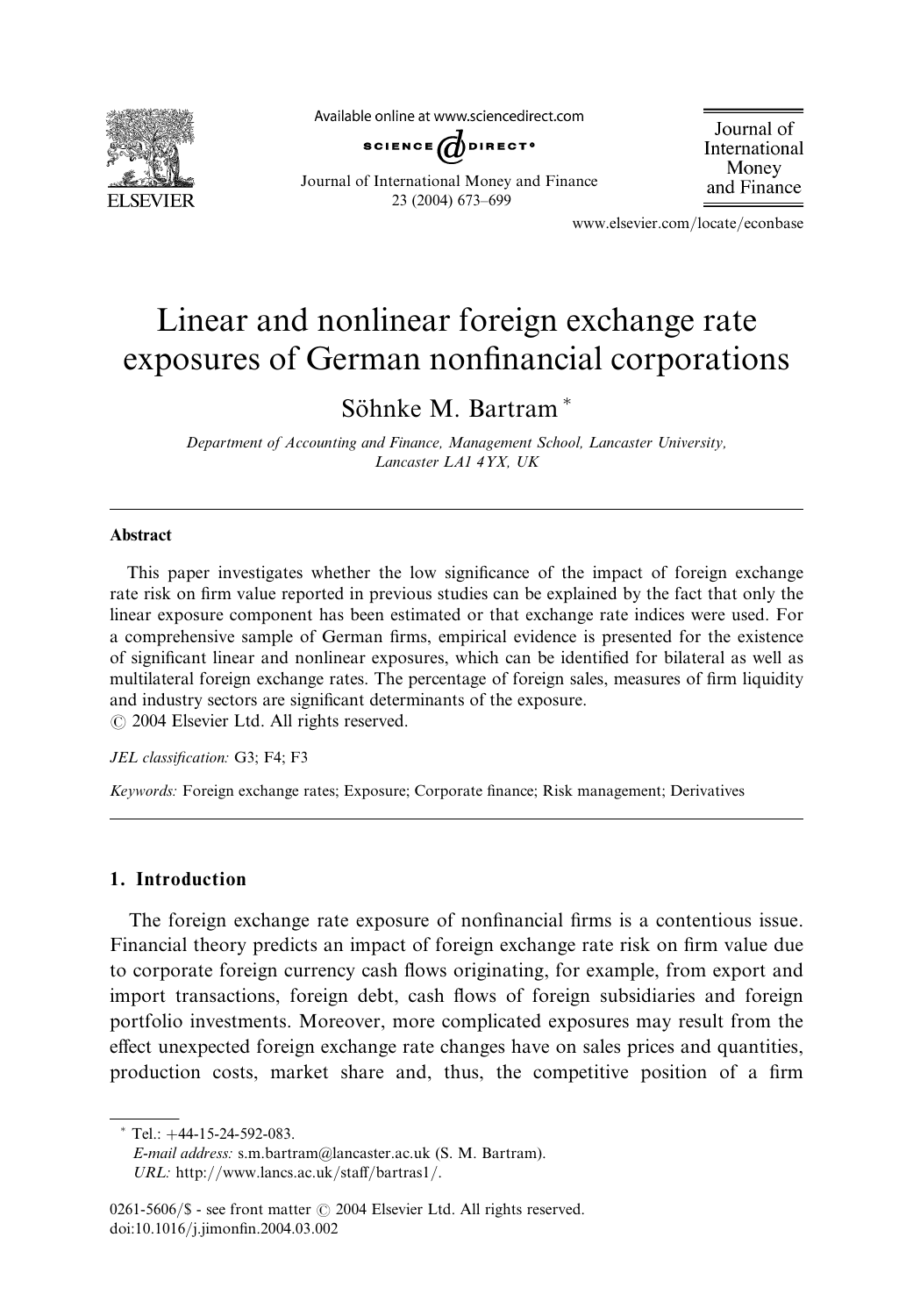([e.g. Levi, 1994\)](#page--1-0). Contrary to expectations, a significant impact of foreign exchange rate risk on firm value can be found for only a small number of corporations (e.g. [Bartov and Bodnar, 1994; Chow et al., 1997; Griffin and Stulz, 2001; He and Ng,](#page--1-0) [1998; Jorion, 1990](#page--1-0)), a finding which has been perceived as the ''exposure puzzle.''

While many studies look at the exposure of U.S. corporations, firms in other countries (e.g. Japan, Europe, Australia) have become subject to investigation more recently. This paper presents a comprehensive study of the foreign exchange rate exposure of a large sample of German nonfinancial corporations. While German firms have not been subject to a broad empirical analysis, they lend themselves particularly well to the study of the exposure phenomenon since Germany is a very open economy that depends more than other countries, including the United States and Japan, on international business (as measured by exports or imports relative to Gross Domestic Product (GDP)).

Several potential explanations exist for the low significance of the results of previous studies. Most importantly, existing studies investigate almost exclusively linear foreign exchange rate exposures. While the assessment of linear exposures has been motivated for hedging with forwards and futures, i.e. instruments with a linear payoff structure ([Adler and Dumas, 1984](#page--1-0)), there exist also risk management instruments with nonlinear payoff profiles, such as options or portfolios of options. Since financial theory predicts that the exposure of firms may have a nonlinear component due to nonlinear relationships between corporate cash flows and exchange rates (e.g. [Giddy and Dufey, 1995; Kanas, 1996a; Kanas, 1996b; Sercu](#page--1-0) [and Uppal, 1995; Stulz, 2003; Ware and Winter, 1988\)](#page--1-0), the assessment of nonlinear exposures has important implications for corporate risk management. Another reason for insignificant foreign exchange rate exposures might exist in the use of foreign exchange rate indices for exposure estimation because the weighting of different foreign exchange rates in the indices is not representative for the individual firm. Additionally, the aggregation of several currencies may lead to diversification effects, which reduce the statistical significance of the exposures since changes in individual currencies may partially offset each other.

Motivated by these potential shortcomings in the empirical exposure literature, this paper offers a re-investigation of the foreign exchange rate exposure phenomenon using a new data set and improved methodologies. The study analyzes the exposure of 447 publicly traded nonfinancial corporations in Germany during the period 1981–95. The results show some significance for linear exposures of German corporations with regard to the currencies of Germany's most important trading partners. In addition, nonlinear exposures are substantially more statistically significant for all foreign exchange rates. These results persist even when excluding the largest exchange rate movements. Sign/size bias tests and partially nonparametric regressions yield supporting evidence to corroborate the nonlinear feature of the exposure. Interestingly, multilateral foreign exchange rates do not cause excessive diversification effects precluding the identification of significant exposures for German firms. The ratio of foreign sales to total sales, firm liquidity and industry sectors constitute empirically significant determinants of the foreign exchange rate exposure.